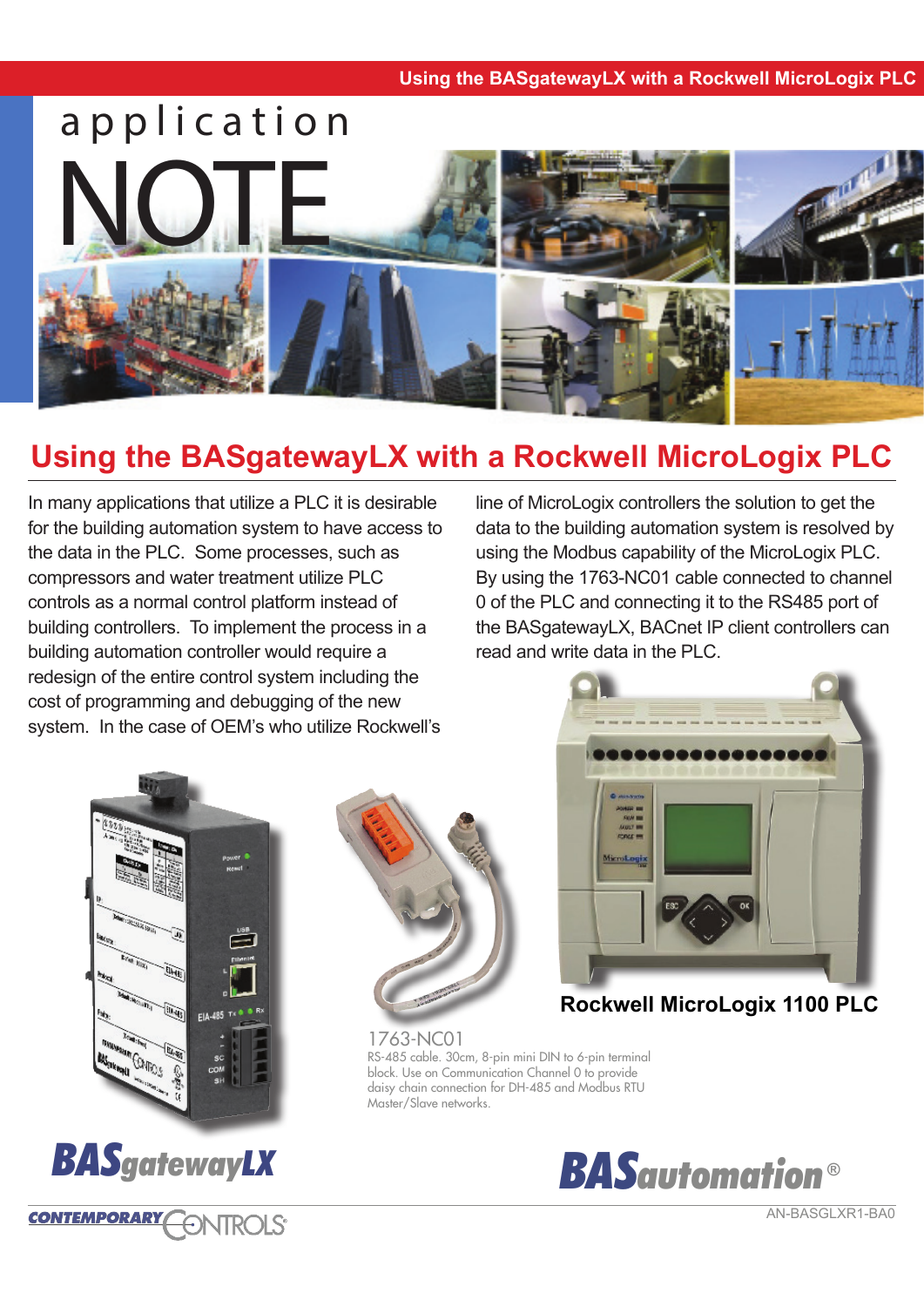### Application Note — Using the BASgatewayLX with a Rockwell MicroLogix PLC

### **Wiring**

The BASgatewayLX 485 serial port is connected to the 1763-NC01 cable using the following connections.

- **• BASgatewayLX + (Plus Terminal) is connected to 1763 B terminal**
- **• BASgatewayLX (Negative Terminal) is connected to 1763 A terminal**
- **• BASgatewayLX SC Terminal is connected to 1763 GND terminal**

See **Figure 1.** at right

**Configuring the** 

**MicroLogix PLC**

**General tab**

**Channel configuration, the** 

Please set up the general tab as shown in **Figure 2.** in the window. DTE Device (MicroLogix 1100 Channel 0) 8-Pin



**Figure 1.**

| <b>Channel Configuration</b><br>General Channel 0 Channel 1 |                                    |  |
|-------------------------------------------------------------|------------------------------------|--|
| Channel 0-                                                  |                                    |  |
| Driver: Modbus RTU Slave                                    | <b>▽</b> Comms Servicing Selection |  |
| Memory Module Over-Write Protected                          | Message Servicing Selection        |  |
|                                                             | 1st AWA Append Character \d        |  |
| Edit Resource/Owner Timeout (x 1sec) 60                     | 2nd AWA Append Character a         |  |
|                                                             |                                    |  |
|                                                             |                                    |  |
| Channel 1-                                                  | <b>Ⅳ</b> Comms Servicing Selection |  |
| Driver: Ethemet                                             | Message Servicing Selection        |  |
| Memory Module Over-Write Protected                          |                                    |  |
| Edit Resource/Owner Timeout (x 1sec) 60                     |                                    |  |
|                                                             |                                    |  |
|                                                             |                                    |  |
|                                                             |                                    |  |
|                                                             |                                    |  |
|                                                             |                                    |  |
|                                                             |                                    |  |
|                                                             |                                    |  |
|                                                             |                                    |  |
|                                                             |                                    |  |
|                                                             |                                    |  |
|                                                             |                                    |  |
|                                                             |                                    |  |
| <b>OK</b>                                                   | Cancel<br>Help<br>Apply            |  |

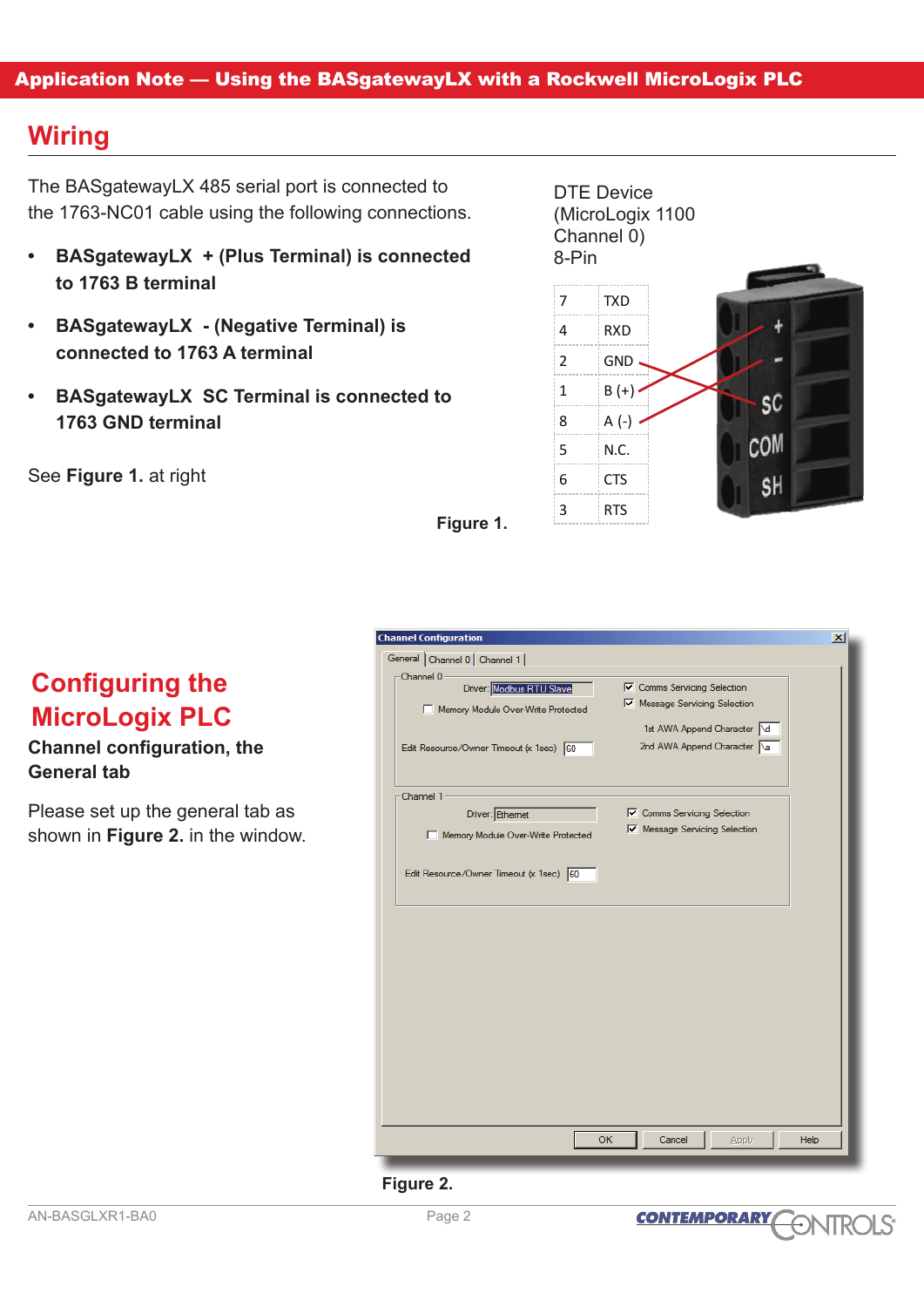# **Configuring the MicroLogix PLC**

### **Channel configuration, Channel 0**

### In the window shown below **Figure 3.** it is

important to select the driver as Modbus RTU, the node address can be any address from 1 to 246. If multiple PLC's are communicating to a single BASgatewayLX then each node address must be unique. The baud rate and parity must match the selection in the Configure tab (Modbus section) of the BASgatewayLX. If there are multiple PLC's the baud and parity must be identical for all units. Stop bits =1 and Databits =8.

### **Modbus Data Table File Numbers**

The Modbus data table allows defining the files from the PLC that will be available during Modbus polling. In **Figure 3.** the Coils (0XXXX) table is file 51 (a binary file) and these on/off status will be available to the BACnet system as BI (binary input) if they are set up in the BASgatewayLX as read

only or as BO (binary output) if they are set up in the BASgatewayLX as read/write. In like manner the Holding Register (4XXXX) in this example file 50 (an integer file) is available to the BACnet device as object instances AI (analog input) a read only object or a AO (analog output) a read/write object instance.

The BACnet/IP based controller can read the on/ off status of read/write object instances and can also write to them to change on to off and vice versa. Similarly the AI are read only from the BACnet/Ip controller, while the AO is read/write.

The most important selection in the Protocol Control Box is to have the Control Line selection at "No Handshaking (485 Network)". Intercharacter Timeout and Pre Transmit delay can be left at 0 and modified if required as the application gets on line.

| <b>Channel Configuration</b>                                                                  | $\vert x \vert$ |
|-----------------------------------------------------------------------------------------------|-----------------|
| General Channel 0 Channel 1                                                                   |                 |
| Node Address<br>Modbus RTU Slave<br>Driver                                                    |                 |
| 1<br>19200<br>Baud                                                                            |                 |
| NONE<br>Party                                                                                 |                 |
| Stop Bits<br>I1                                                                               |                 |
| Data Bits<br>lŝ                                                                               |                 |
| Modbus Data Table File Numbers                                                                |                 |
| Input Registers (3XXXX) 0<br>Cols (00000) 51                                                  |                 |
| Holding Registers (4XXXX) 50<br>Contacts (1XXXX) 0<br><b>F</b> Expanded                       |                 |
| <b>Protocol Control</b>                                                                       |                 |
| InterChar.Timeout (x1 ms) 0<br>Control Line<br>No Handshaking (485 Network)<br>$\blacksquare$ |                 |
| No Handshaking                                                                                |                 |
| Half Duplex Modem(RTS/CTS Handshaking)<br>No Handshaking (485 Network)                        |                 |
| Pre Transmit Delay (x1 ms) 0                                                                  |                 |
|                                                                                               |                 |
|                                                                                               |                 |
|                                                                                               |                 |
|                                                                                               |                 |
|                                                                                               |                 |
|                                                                                               |                 |
|                                                                                               |                 |
|                                                                                               |                 |
|                                                                                               |                 |
|                                                                                               |                 |
|                                                                                               |                 |
| OK                                                                                            |                 |
| Cancel                                                                                        | Help<br>Apply   |

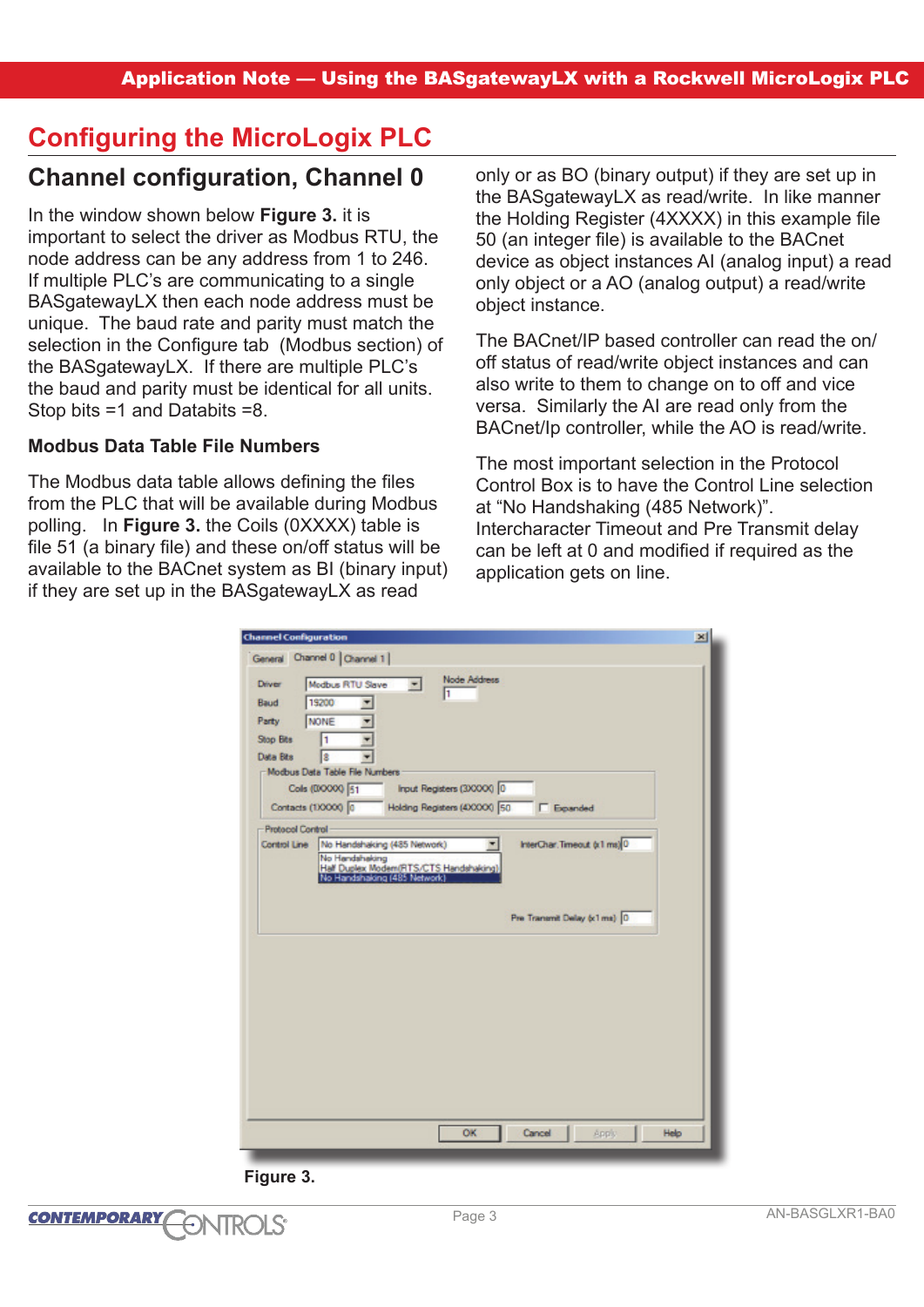Application Note — Using the BASgatewayLX with a Rockwell MicroLogix PLC

## **Configuring the BASgatewayLX for Modbus Communications**

Log on to the BASgatewayLX using your web browser. If it is at default the IP address is 192.168.92.68.

Go to the configure tab of the BASgatewayLX and in the center of the page you will configure the Modbus parameters to match your PLC

configuration. Other than Baudrate, Protocol, and Parity you can leave all other parameters at default. On the right side of configure web page is an explanation of the Modbus parameters. See **Figure 4.**

**Modhus** 



# **Modbus**

| Baudrate:               | 9600        |
|-------------------------|-------------|
| Protocol:               | Modbus RTU  |
| Parity:                 | <b>NONE</b> |
| <b>Command Timeout:</b> | 3000        |
| Inter Scan Delay:       | 100         |
| Offline Poll Period:    | 2000        |
| Consecutive RD Delay:   | 20          |

### **Figure 4.**

All devices on the EIA-485 bus must use the same Baudrate. Protocol and Parity. Baudrate: Choose a value from 2.400 to 115.200. Default = 19.200. Protocol: Choose RTU or ASCII.  $Default = RTU$ Parity: Specify NONE, ODD or EVEN. Default = EVEN. **Command Timeout (ms): Specify** how long the Master will await a slave to response (50-3000). Default  $= 1.000$ ms. If a device fails to respond, it is put in a queue to be checked every Offline Poll Period. Inter Scan Delay (ms): Specify the delay between each poll cycle (100-30.000). Default = 2.000ms. Offline Poll Period (ms): Set how often (2,000-30,000) the Master checks to see if a slave device is back online. Default = 15,000ms. **Consecutive Read Delay (ms): Set** the delay (0-1000) before reaccessing of a slave. Default = 10ms.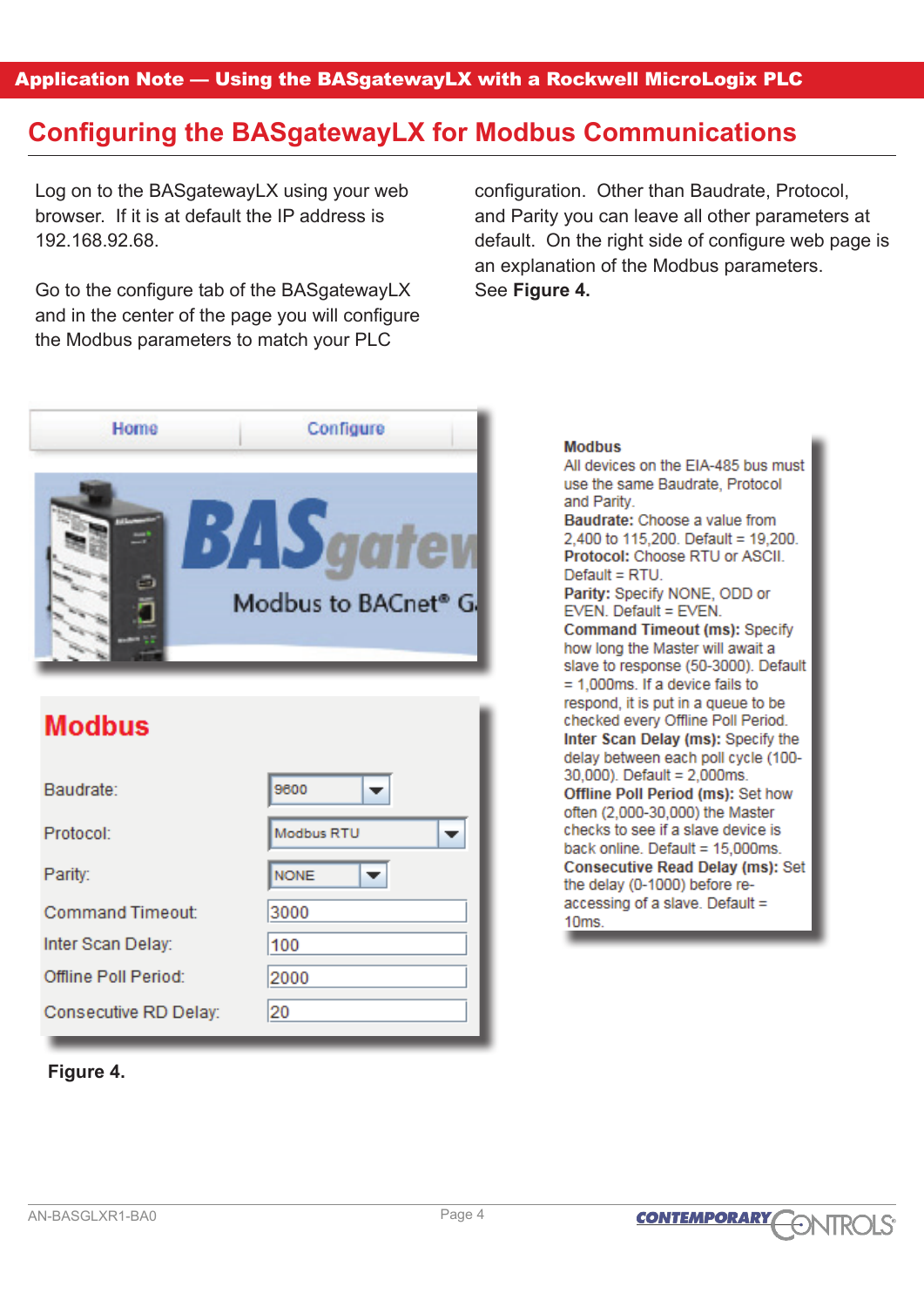## **Checking out Communication Between the BASgatewayLX and the MicroLogix PLC**

You have now wired and configured the PLC and BASgatewayLX to be able to communicate. The best way to do this is to use the Modbus Utility tab in the BASgatewayLX. How to use the utility is presented on the right hand portion of the web page. See **Figure 5.**

Enter the Modbus slave ID, and then the register number you wish to read. In our example we will read holding register 40001. To do this notice the 4X holding register radio button is selected and the register number is 1. Press the read button and a value should appear (assuming you have a non 0 value). You will also see the status as SUCCESS.

If you obtain a different message the issue must be resolved before proper communication can be established. You can also observe the Transmit and Receive light on the 485 port of the BASgatewayLX. Every time you press the READ button you should see the Transmit light illuminate for a short period of time. If you are wired properly the Receive light will illuminate for a short period of time.

#### **Modbus Utility**

| <b>Value Format</b> |                   |  |  |
|---------------------|-------------------|--|--|
| O OX:Coil           | 32-Bit Format     |  |  |
| ○ 1X:Discrete Input | <b>●</b> Integer  |  |  |
| ◯ 3X:Input Reg      | $\bigcirc$ Float  |  |  |
| 4X:Holding Reg      | 32-Bit Endian     |  |  |
| 32-bit              | <b>OLOW: HIGH</b> |  |  |
|                     | O HIGH: LOW       |  |  |
| <b>READ</b>         | <b>WRITE</b>      |  |  |
|                     |                   |  |  |

#### **Figure 5.**

#### This page is a Modbus TCP client (Java applet) and is excellent for verifying BASgatewayLX communication to Modbus devices. You can view coils and read/write registers via a web browser. The five fields are: Connect Status: When your PC connects to the BASgatewayLX, it first displays "Connected to target" then awaits a register access. Slave Address: (1 by default.) Enter the address of a device to access. Register Number: (1 by default.) Enter only the 3 least significant digits of the register address to access. The 2 most significant digits are automatically added and depend on whether you click the Read or Write button. Value: This reads or writes values for the register in the Register Number field. When writing a value. match the number format of the selected radio button or an error appears in this field. Status: If you read or write a register successfully. "Success" appears here and Value shows the result. If a register access is unsuccessful, the error is reported in the Value field. More Information...

**About This Page**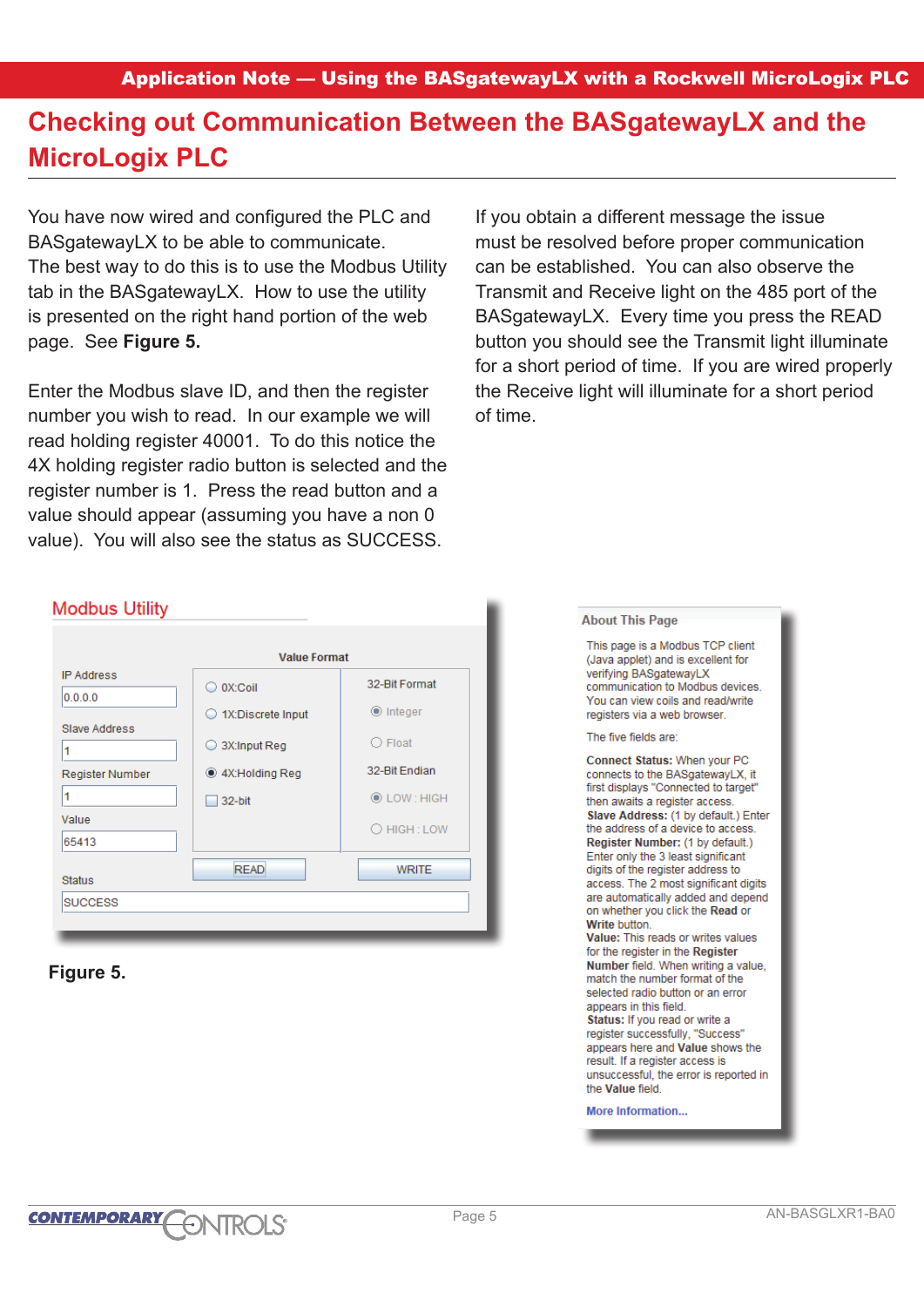## **Modbus Communications Help**

The MicroLogix PLC does have a status screen. The link layer error code is the best way to try and determine the source of the communications problem. Do a Google search on the Link Layer Error code for help. **Figure 6.** below.

| Channel Status                                                                                                                                                                        |  |
|---------------------------------------------------------------------------------------------------------------------------------------------------------------------------------------|--|
| Channel 0<br>Channel 1                                                                                                                                                                |  |
| Modbus RTU Slave                                                                                                                                                                      |  |
| Messages Sent =<br>Messages Received This Slave = $\sqrt{4014}$<br>4014<br>Messages Received =<br>Link Layer Error Count = $\boxed{0}$<br>4014<br>Link Layer Error Code = $\boxed{0}$ |  |
| Modem Lines:<br>RTS<br><b>CTS</b><br>OFF<br>OFF<br><br>Clear                                                                                                                          |  |

**Figure. 6**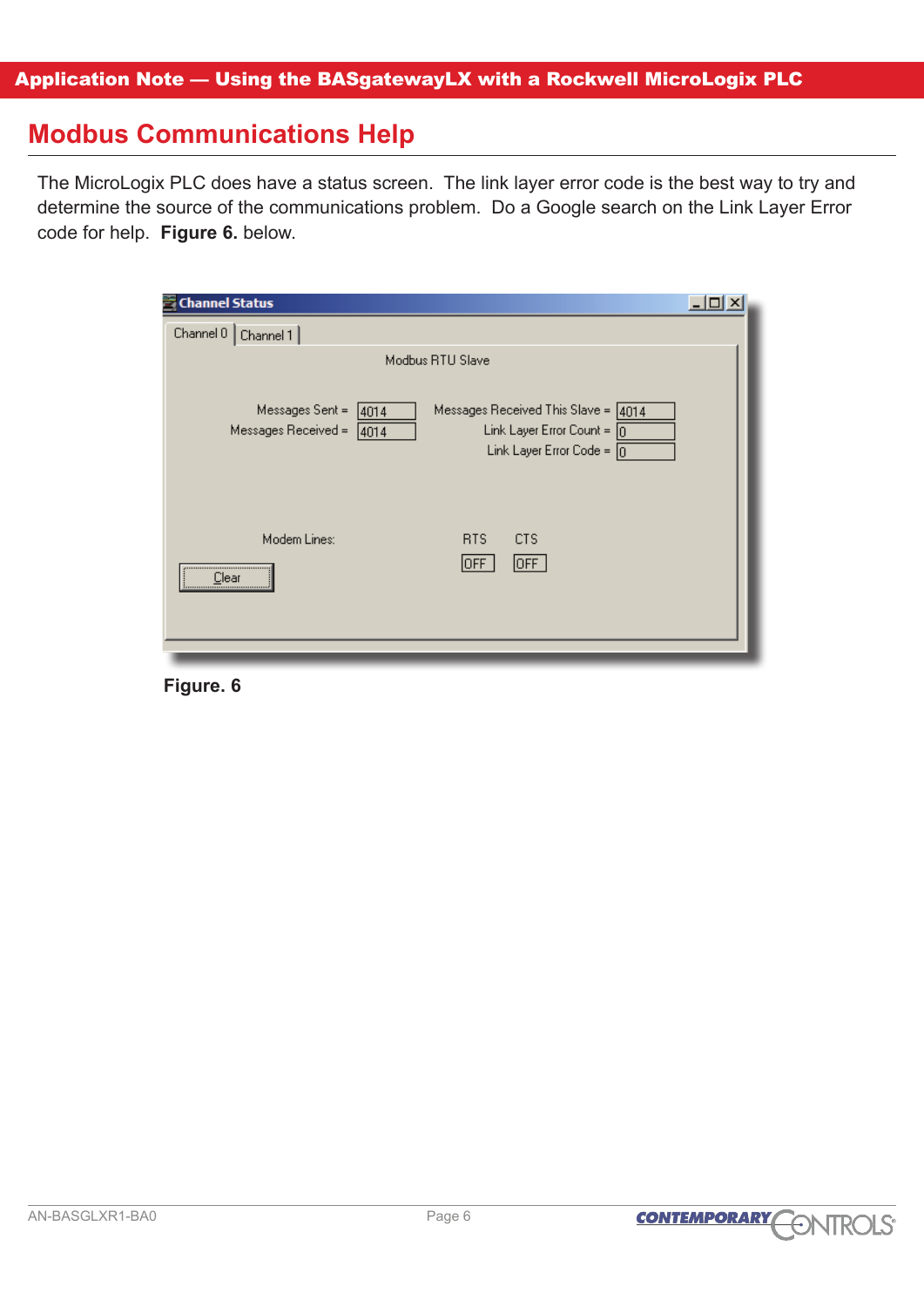## **Converting the PLC Variables to BACnet/IP Object Instances**

The next step is to upload a Modbus profile into the BASgatewayLX so that it can poll the Modbus variables that are being provided from the PLC data file. This polling file connects the PLC variable into a BACnet/IP object instance. The polling file is a csv file. Shown below is the csv file opened in an excel spreadsheet. A complete description of the meaning of each column is available at:

http://www.ccontrols.com/pdf/AN-BASGTWY0B.pdf.

You can download a copy of this profile from our website at:

http://www.ccontrols.com/support/basgatewaylx\_profiles.htm

And select the Modbus Device Profile in the Micrologic row.

If you prefer you can create this profile by typing all the info by hand. Just one row will work fine, but you must adhere to the EXACT format shown below in **Figure 7.**

Visit http://www.ccontrols.com/video/basgatewaylxconfig.htm to see how to load the configuration and add a device profile for polling. You will also learn how to monitor the values for your PLC.

When developing a profile for a PLC there are no "canned" profiles. For a electric meter the voltage of phase A would always be in 40001 for a specific model. In like manner 40002 and 40003 would contain the voltage in phase B and C respectively. But in you PLC application the value in 40001 is what you transfer to it from the PLC data file. So it could be anything you want it to be. Contemporary Controls is always willing to build the profile you need. But you will have to define it before we can build it.

If you prefer to build your own Modbus profile we offer an excel worksheet that helps you define the required data and then via a single button press builds the csv file. It is available at:

http://www.ccontrols.com/support/basgatewaylx\_profiles.htm

| А     | B | C                        | D | F          |                         | G                    | H |            |                  |              |  | LMNOPQ              |  |
|-------|---|--------------------------|---|------------|-------------------------|----------------------|---|------------|------------------|--------------|--|---------------------|--|
|       |   | 1 Micrologix Test File a |   |            |                         |                      |   |            |                  |              |  |                     |  |
| 2 YES |   | 0 Register 40001         |   | 10 X400001 | 16 Bit Unsigned Integer | <b>ANALOG INPUT</b>  |   | 1 NO UNITS | Not Defined None |              |  | $0 \t1 \t0 \t1 \t0$ |  |
| 3 YES |   | 0 Register 40002         |   | 10 X400002 | 16 Bit Unsigned Integer | <b>ANALOG INPUT</b>  |   | 2 NO UNITS | Not Defined None |              |  | $0$ 1 0 1 1 0       |  |
| 4 YES |   | 0 Register 40003         |   | 10 X400003 | 16 Bit Unsigned Integer | <b>ANALOG INPUT</b>  |   | 3 NO UNITS | Not Defined None |              |  | $0 \t1 \t0 \t1 \t0$ |  |
| 5 YES |   | 0 Register 40004         |   | 10 X400004 | 16 Bit Unsigned Integer | <b>ANALOG OUTPUT</b> |   | 4 NO UNITS | Not Defined None | $\mathbf{0}$ |  | 1 0 1 1 0           |  |
| 6 YES |   | 0 Register 40005         |   | 10 X400005 | 16 Bit Unsigned Integer | <b>ANALOG OUTPUT</b> |   | 5 NO UNITS | Not Defined None |              |  | $0 \t1 \t0 \t1 \t0$ |  |
|       |   |                          |   |            |                         |                      |   |            |                  |              |  |                     |  |

**Figure 7.**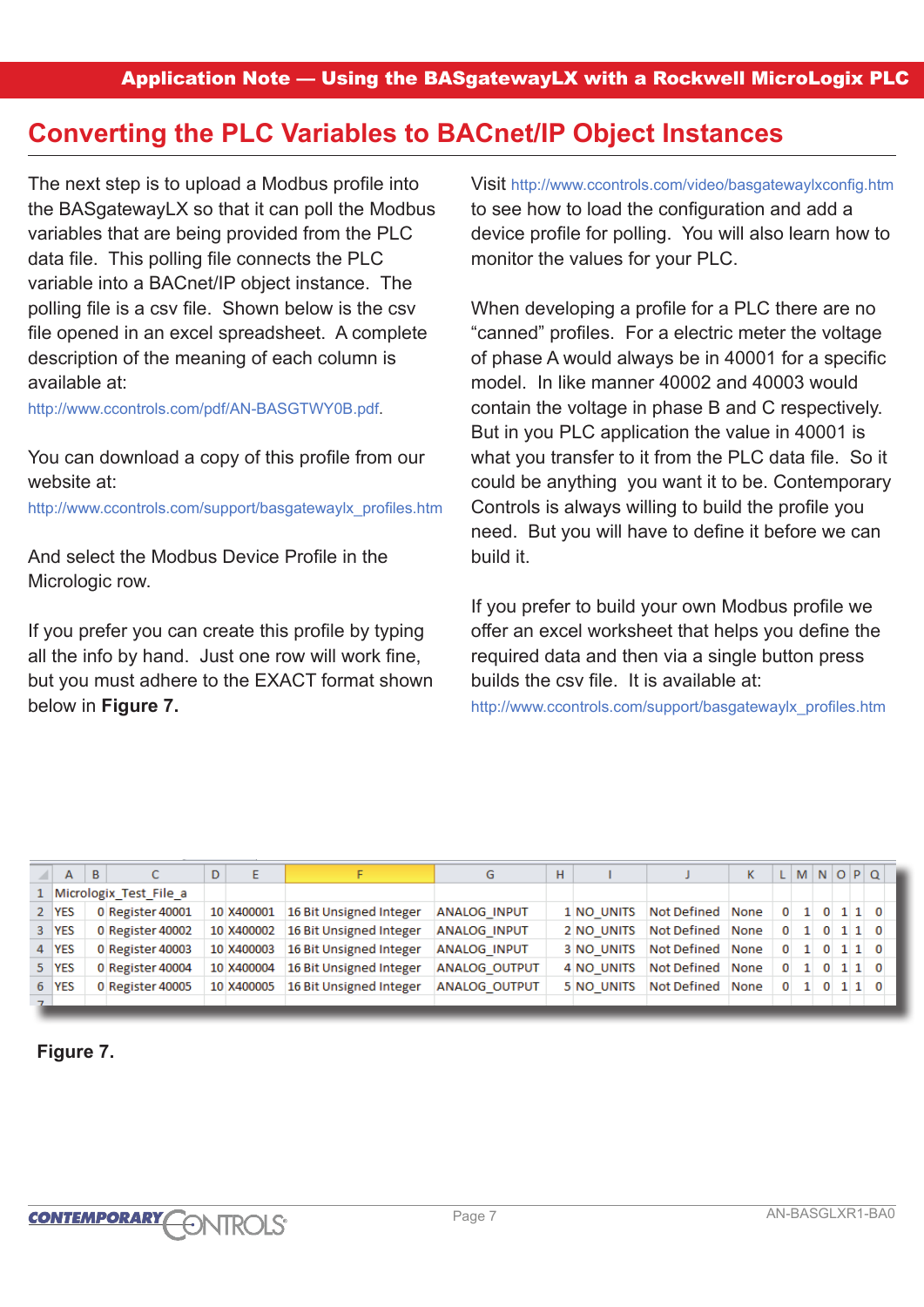Application Note — Using the BASgatewayLX with a Rockwell MicroLogix PLC

## **BDT – Or How to Prove Your Design to the Building Contractor**

You now have the data from the PLC into the BASgatewayLX. The next and final step is to prove to yourself and the Building automation contractor that the PLC data is available as BACnet/IP data. Contemporary Controls offers a free utility called BDT (BACnet Discovery Tool). This tool will let you view the PLC data as BACnet data. This is a great way to verify your design with everyone involved in the project. The free BDT software is available at http://www.ccontrols.com/sd/index.htm

Your computer needs to be connected to the BASgatewayLX Ethernet port.

Load the BDT software into your computer. Double click of the BDT icon and you will open the window below. Press the search button and you will find 2 BACnet devices. In the example below the BASgatewayLX is device instance 2459900, and the PLC can be found at BACnet device instance 2452001. If you had additional PLC Modbus ports each of them would have their own device instance. The BASgatewayLX does virtual routing so each Modbus device is its own BACnet Device ID. **Figure 8.** below.



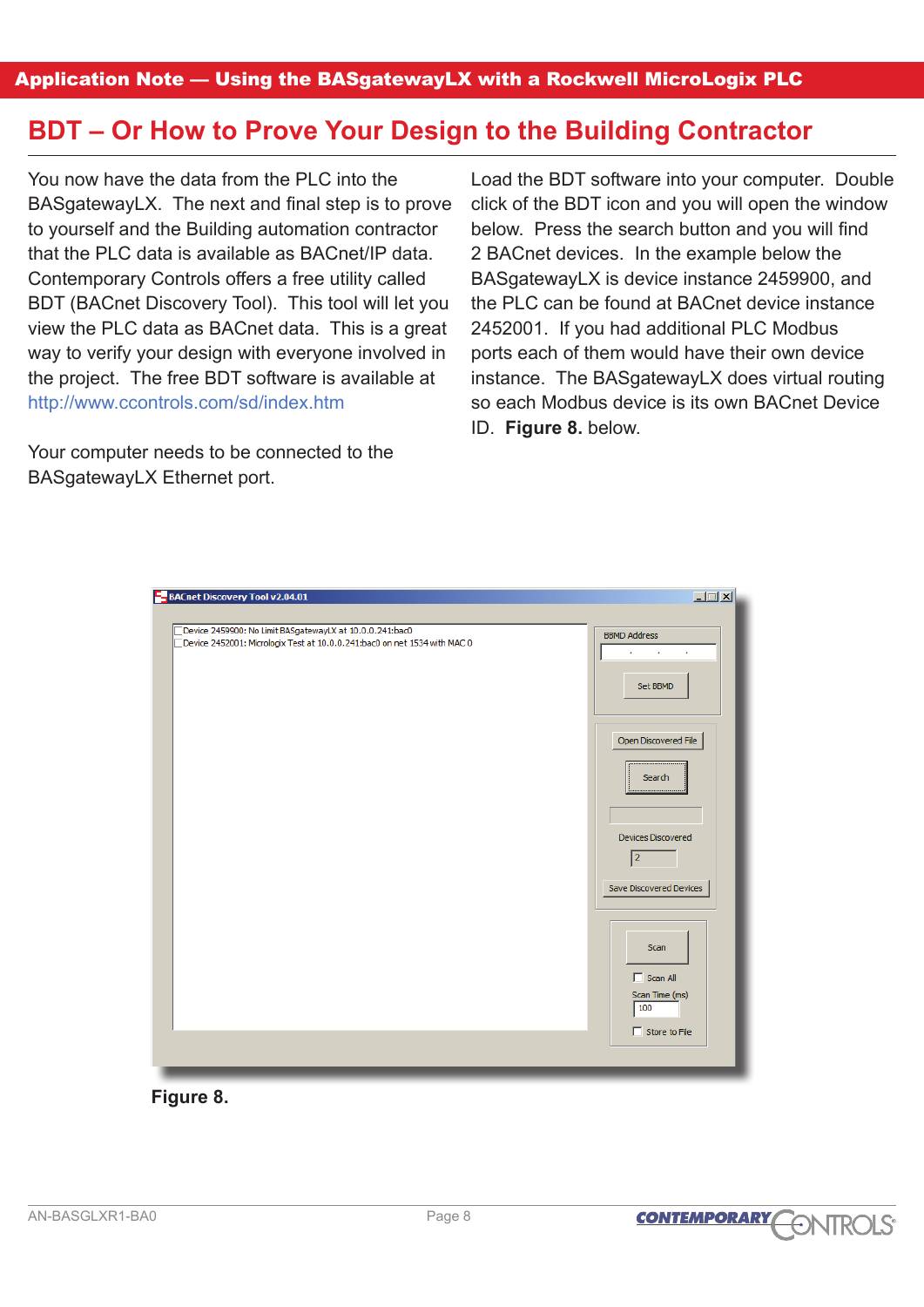## **BDT – Or How to Prove Your Design to the Building Contractor**

Double click on the device and the points will display. Use the check boxes to select the points. See **Figure 9.** 

| Device 2452001: Micrologix Test at 10.0.0.241:bac0 on net 1534 with MAC 0 | $\boldsymbol{\mathsf{x}}$ |
|---------------------------------------------------------------------------|---------------------------|
|                                                                           | OK                        |
| Device-2452001                                                            |                           |
| $\nabla$ Analog Input-1                                                   | Cancel                    |
| Analog Input-2                                                            |                           |
| <b>E</b> Analog Input-3                                                   |                           |
| Analog Output-4                                                           | Objects                   |
| Analog Output-5                                                           | 6                         |
|                                                                           |                           |
|                                                                           |                           |
|                                                                           |                           |
|                                                                           |                           |
|                                                                           |                           |
|                                                                           |                           |
|                                                                           |                           |

 **Figure 9.**

Click on the scan button to see the results below. You are now reading the PLC data as BACnet data. Success. See **Figure 10.**



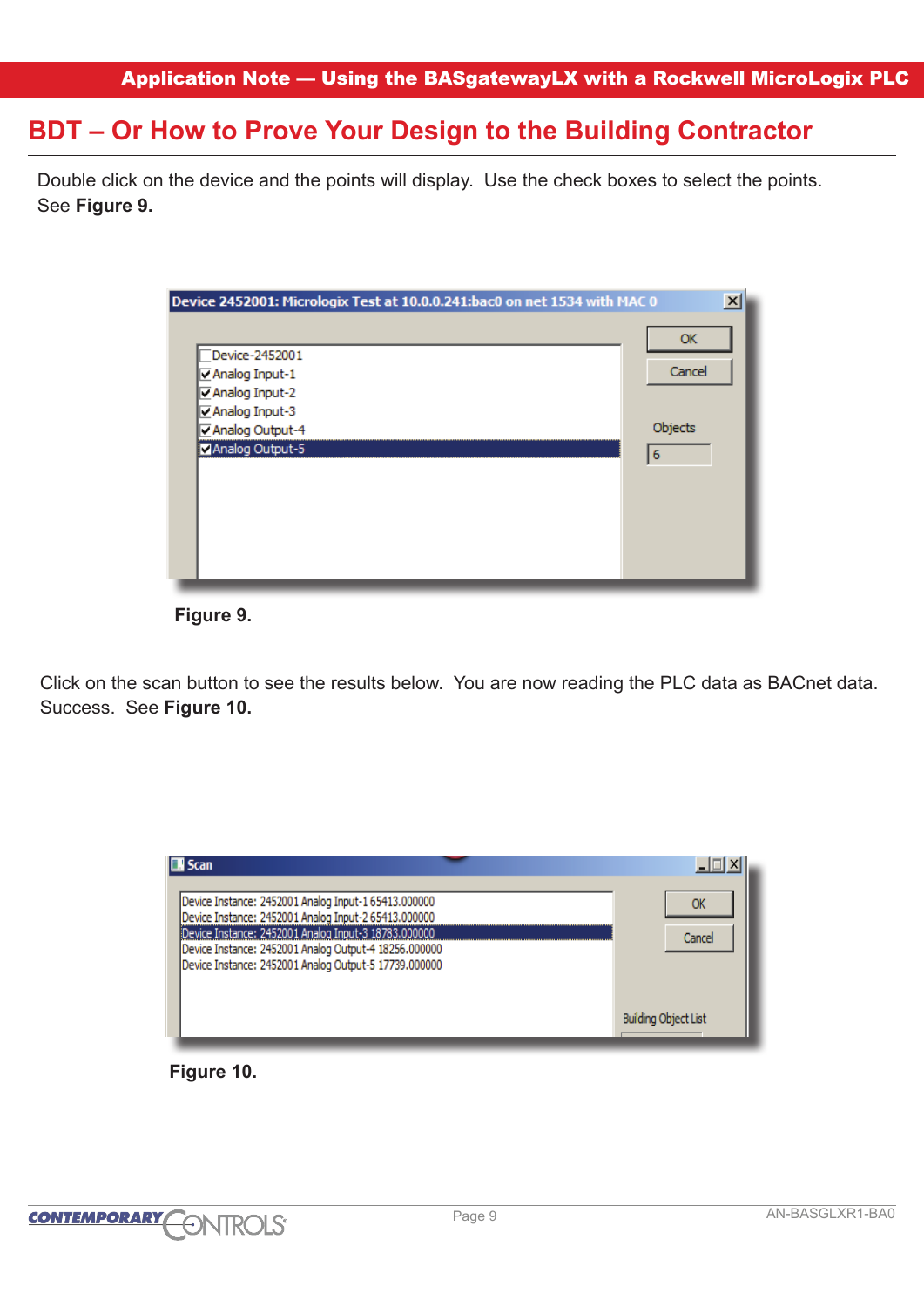## **BDT – Or How to Prove Your Design to the Building Contractor**

If you have any variables that the Building automation controller will be writing data to your PLC you can prove out the functionality by turning off the scan and going to the point screen and double clicking on Analog Output - 4. It will display the screen below. **Figure 11.** below

| <b>Object Properties</b>             |                                                                                         | $\vert x \vert$     |
|--------------------------------------|-----------------------------------------------------------------------------------------|---------------------|
| <b>Object Name</b><br>Register 40004 |                                                                                         | <b>OK</b><br>Cancel |
| Present Value<br>9495.000000         |                                                                                         |                     |
| In_Alarm<br>г                        | Fault Overridden Out_of_Service<br>$\Box$<br>Write Value<br>٠<br>Priority<br>1<br>Write | Refresh<br>         |



You can use the Write button to change the data and then press the refresh to view it. The data was originally 9495 and after the write was performed the data is 2344. This is a good way to prove out that the data is flowing from the BASgatewayLX to the proper location in your PLC. **Figure 12.** below

| <b>Object Properties</b>                                                    | $\vert x \vert$     |
|-----------------------------------------------------------------------------|---------------------|
| <b>Object Name</b><br>Register 40004<br><b>Present Value</b><br>2344.000000 | <b>OK</b><br>Cancel |
| Fault<br>Overridden Out_of_Service<br>In_Alarm<br>г<br>г<br>г               | Refresh<br>         |
| 2344<br>Write Value<br>I1<br>Priority<br>Write                              |                     |
|                                                                             |                     |